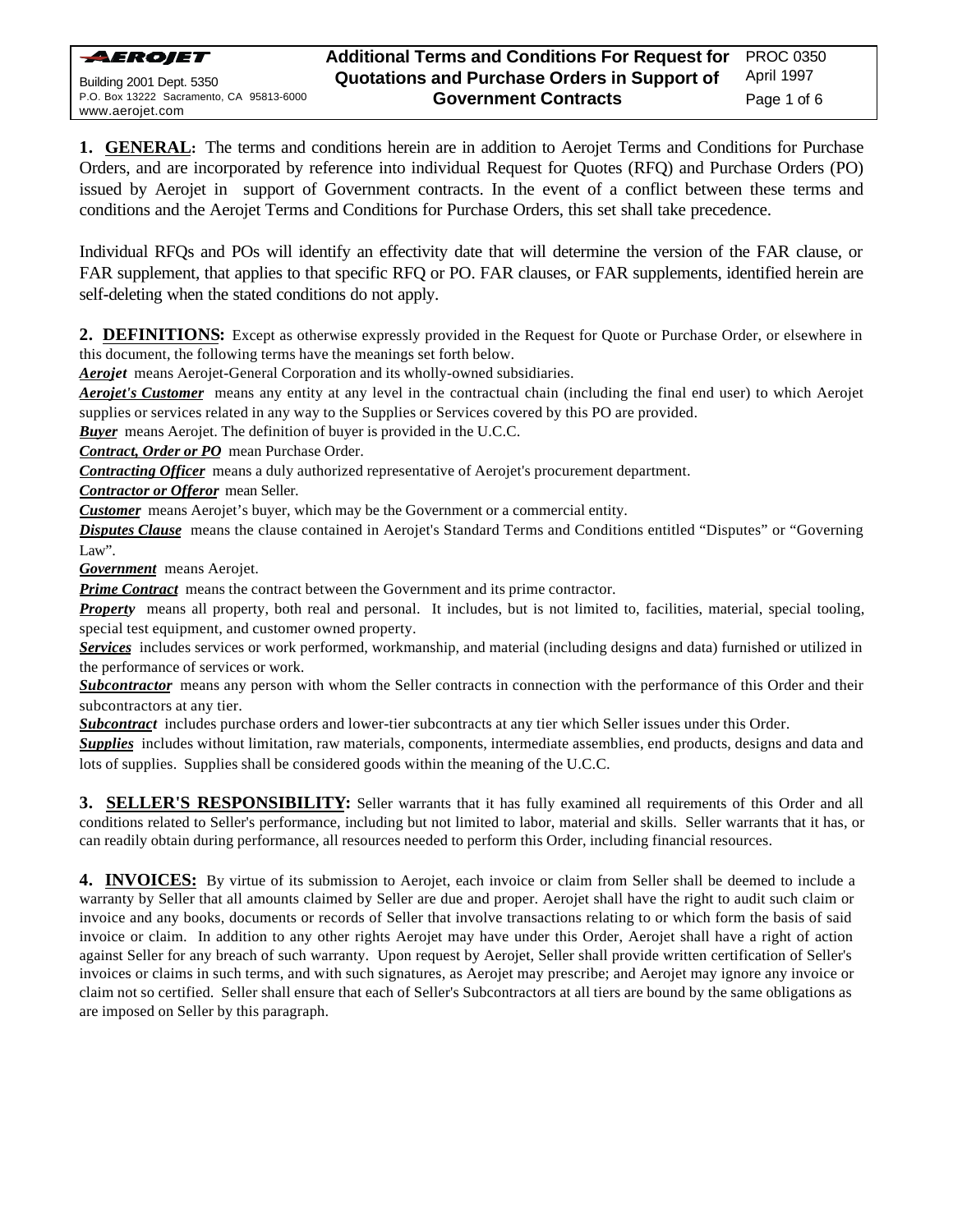

Page 2 of 6

# **5. FEDERAL ACQUISITION REGULATION CLAUSES**

# **Applies to All Orders unless otherwise stated:**

| 52.203-3  | Gratuities "Government" means "Government and/or Aerojet" in paragraph (a)(1). "Contract" means                                                             |
|-----------|-------------------------------------------------------------------------------------------------------------------------------------------------------------|
|           | "Contract or Subcontract".                                                                                                                                  |
| 52.203-5  | Covenant Against Contingent Fees "Government" means "Government", except in para. (a).                                                                      |
| 52.203-10 | Price of Fee Adjustment for Illegal or Improper Activity In para (a), the phrase "the head of the                                                           |
|           | contracting activity or his or her designee" means Aerojet, and the phrase "that there was a violation" is                                                  |
|           | revised to read "that Seller was in violation". Para (d) does not apply.                                                                                    |
| 52.203-11 | <b>Certification and Disclosure Regarding Payments to Influence Certain Federal Transactions</b>                                                            |
| 52.204-2  | Security Requirements Applies to Orders that require access to classified information.                                                                      |
| 52.208-1  | Required Sources for Jewel Bearings and Related Items "Government" means "Government".                                                                      |
| 52.211-5  | New Material "Government" means "Government" in the first sentence.                                                                                         |
| 52.211-7  | Other Than New Material, Residual Inventory, and Former Government Surplus Property                                                                         |
|           | "Government" and "contract" mean "Government" and "contract".                                                                                               |
| 52.215-26 | <b>Integrity of Unit Prices</b> Para (c) does not apply.                                                                                                    |
| 52.215-31 | <b>Waiver of Facilities Capital Cost of Money</b>                                                                                                           |
| 52.222-1  | Notice to the Government of Labor Disputes                                                                                                                  |
| 52.222-20 | <b>Walsh-Healey Public Contracts Act</b>                                                                                                                    |
| 52.222-26 | Equal Opportunity "Contracting Officer" means "Contracting Officer".                                                                                        |
| 52.223-3  | Hazardous Material Identification and Material Safety Data "Government" means "Aerojet or the                                                               |
|           | Government".                                                                                                                                                |
| 52.225-3  | <b>Buy American Act-Supplies</b>                                                                                                                            |
| 52.225-7  | <b>Balance of Payments Program</b>                                                                                                                          |
| 52.225-9  | <b>Buy-American Act-Trade Agreements Act-Balance of Payments Program</b>                                                                                    |
| 52.225-10 | <b>Duty-Free Entry</b> Applies to Orders that require import of (1) supplies identified in the Order as supplies                                            |
|           | accorded duty-free entry; or (2) other foreign supplies in excess of \$10,000 into the customs territory of                                                 |
|           | the U.S. "Government" means "Government". "Contract administration office" and "CAO" mean                                                                   |
|           | "Aerojet".                                                                                                                                                  |
| 52.225-11 | <b>Restrictions on Certain Foreign Purchases</b>                                                                                                            |
| 52.227-3  | Patent Indemnity "Government" means "Aerojet and the Government".                                                                                           |
| 52.227-9  | Refund of Royalties Applies if the Order price includes royalties exceeding \$250.                                                                          |
| 52.227-10 | Filing of Patent Applications-Classified Matter Applies to Orders that cover classified subject matter.                                                     |
|           | "Government" means "Government".                                                                                                                            |
| 52.227-11 | Patent Rights - Retention by the Contractor (Short Form) Applies if Seller is a small business firm or                                                      |
|           | nonprofit organization, and this Order requires performance of experimental, developmental or research                                                      |
|           | work. "Contracting Officer" and "Government" mean "Contracting Officer" and "Government".                                                                   |
| 52.227-12 | Patent Rights - Retention by the Contractor (Long Form) Applies if Seller is not a small business firm or                                                   |
|           | nonprofit organization, and this Order requires performance of experimental, developmental or research                                                      |
|           | work. "Contracting Officer" and "Government" mean "Contracting Officer" and "Government".                                                                   |
| 52.228-5  | Insurance-Work on a Government Installation Applies to Orders that require Seller to work on a<br>Government installation. "Government" means "Government". |
| 52.229-3  | <b>Federal, State and Local Taxes</b>                                                                                                                       |
| 52.229-4  | <b>Federal, State and Local Taxes (Noncompetitive Contract)</b>                                                                                             |
| 52.234-1  | <b>Industrial Resources Developed Under Defense Production Act Title III</b>                                                                                |
| 52.242-15 | <b>Stop-Work Order</b>                                                                                                                                      |
| 52.245-2  | <b>Government Property (Fixed-Price Contracts) (Dec 1989)</b>                                                                                               |
| 52.245-5  | Government Property (Cost-Reimbursement, Time-and-Material or Labor Hour Contracts)                                                                         |
|           | (Jan 1986)                                                                                                                                                  |
| 52.245-1  | <b>Government Furnished Property (Fixed-Price And Labor Hour Contracts)</b>                                                                                 |
| 52.245-3  | <b>Government Property Control</b>                                                                                                                          |
| 52.245-4  | <b>Government Property (Cost Reimbursement and Time and Material Contracts)</b>                                                                             |
|           |                                                                                                                                                             |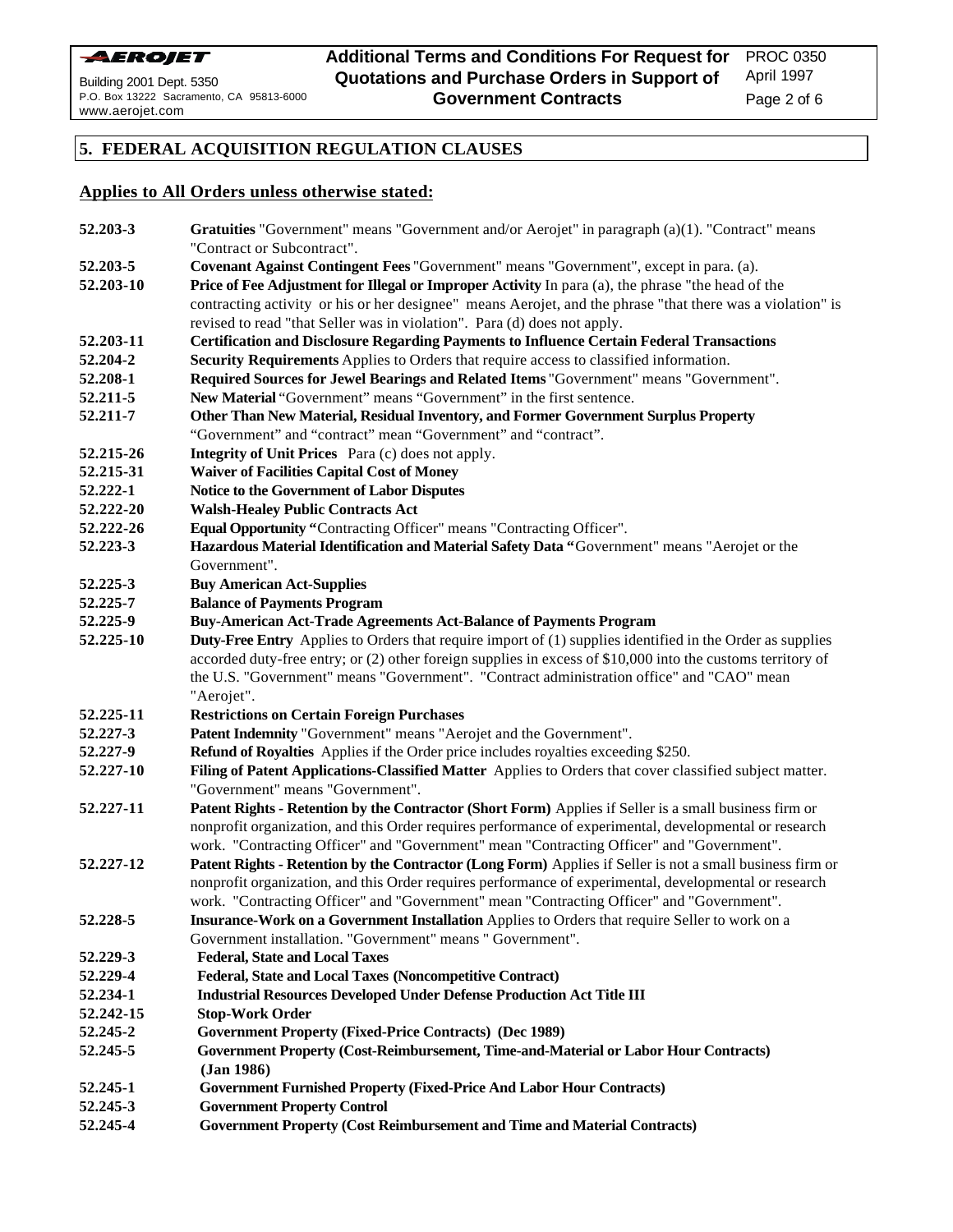

Page 3 of 6

### **5. FEDERAL ACQUISITION REGULATION CLAUSES (continued)**

## **Applies to All Orders unless otherwise stated:**

- **52.246-2 Inspection of Supplies-Fixed Price** Applies to Fixed-Price Orders for supplies. "Government" means "Aerojet" and/or "Aerojet's Customer" **52.246-3 Inspection of Supplies-Cost-Reimbursement** Applies to cost-reimbursement Orders for supplies. Government" means "Aerojet" and/or "Aerojet's Customer" **52.246-4 Inspection of Services-Fixed Price** Applies to fixed-price Orders for services. "Government" means "Aerojet" and/or "Aerojet's Customer" **52.246-5 Inspection of Services-Cost-Reimbursement** Applies to cost-reimbursement Orders for services. "Government" means "Aerojet" and/or "Aerojet's Customer" **52.246-6 Inspection-Time-and-Material and Labor-Hour** Applies to time-and-material or labor-hour Orders. "Government" means "Aerojet" and/or "Aerojet's Customer" **52.246-16 Responsibility for Supplies 52.246-23 Limitation of Liability** Applies to Orders that require delivery of end items that are not high-value items. "Acceptance" means "acceptance by the Government", and in paras (a) and (b), "delivered under this contract" shall mean "delivered to Aerojet or the Government". "Government" means "Government". **52.247-63 Preference for U.S.-Flag Air Carriers** Applies to Orders that involve international air transportation. **52.247-64 Preference for Privately Owned US Flag Commercial Vessels 52.249-2 Termination for Convenience of the Government (Fixed-Price)** The date specified in paragraph ( c ) is revised from "120 days' to "90 days". **52.249-6 Termination (Cost-Reimbursement)**
- **52.249-8 Termination (Default Fixed-Price Supply and Service)**

## **Applies to Orders Over \$2,500:**

**52.222-36 Affirmative Action for Handicapped Workers** "Contracting Officer" means "Contracting Officer".

#### **Applies to Orders Over \$10,000:**

- **52.219-8 Utilization of Small Business Concerns and Small Disadvantaged Business Concerns**
- **52.222-35 Affirmative Action for Special Disabled and Vietnam Era Veterans** "Government" means "Aerojet or the Government".
- **52.222-37 Employment Reports on Special Disabled Veterans of the Vietnam Era**

## **Applies to Orders Over \$25,000:**

**52.246-25 Limitation of Liability-Services** "Government" means "Government and/or Aerojet".

#### **Applies to Orders Over \$50,000:**

- **52.215-2 Audit and Records--Negotiation** Applies to Orders that (i) are cost-reimbursement, incentive, time-and material, or price redeterminable, (ii) require cost or pricing data, or (iii) require reports by paragraph (e) of this clause. "Contracting Officer" and "Government" mean "Contracting Officer" and "Government" . Contact the Buyer for the identity of the Contracting Officer under the Prime Contract.
- **52.227-1 Authorization and Consent** In subpara (a)(1), "Government" means "Aerojet or the Government".
- **52.227-2 Notice and Assistance Regarding Patent and Copyright Infringement** "Government" means "Aerojet or the Government".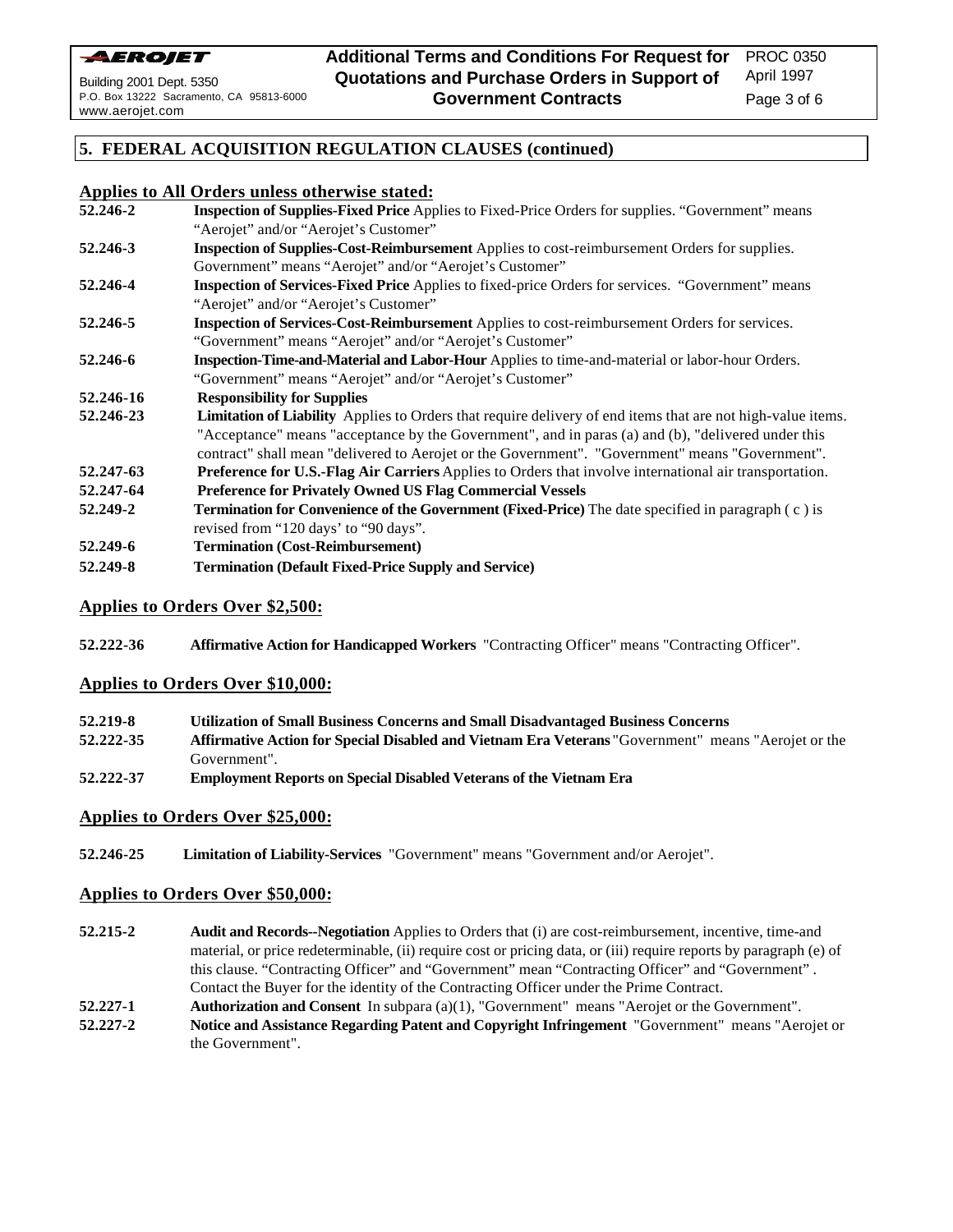

PROC 0350 April 1997

Page 4 of 6

# **5. FEDERAL ACQUISITION REGULATION CLAUSES (continued)**

# **Applies to Orders Over \$100,000:**

- **52.203-6 Restrictions on Subcontractor Sales to the Government** "Government" means "Government". **52.203-7 Anti-Kickback Procedures** Subparagraph (c)(1) shall not apply. The definitions in paras II and III herein shall apply only to  $(c)(2)$  through  $(c)(5)$ . Subparagraph  $(c)(4)$  is revised as follows: in the first sentence, delete the phrase "the Contracting Officer may..." and insert the phrase "After the Contracting Officer has effected an offset at the prime contract level, or has directed Aerojet to withhold any sum from the subcontractor, Aerojet shall....." "Government" means "Aerojet or the Government".
- **52.203-12 Limitations on Payments to Influence Certain Federal Transaction** "Government", "Contracting Officer" and "Contractor" mean "Government", "Contracting Officer" and "Contractor"except in the following: "Contractor" means "Seller" in subparagraphs  $(c)(1, 2 \text{ and } 3)$  and (d). In subparagraph  $(c)(4)$ , the terms "prime contractor" and "awarding Contractor" mean "Seller", and the term "Contracting Officer" means "Aerojet". In subparagraph (e)(1), "paragraph (a)" is corrected to read paragraph (b) , and "paragraph (b)" is corrected to read paragraph (c).In subparagraph (e)(2), Contractors means Seller and its subcontractors. **52.222-4 Contract Work Hours and Safety Standards Act--Overtime Compensation** "Contracting Officer" means
- "Contracting Officer". **52.223-2 Clean Air and Water**

## **Applies to Orders Over \$500,000:**

**52.219-9 Small, Small Disadvantaged and Women-Owned Small Business Subcontracting Plan** This does not apply to small businesses.

## **Applies to Orders Requiring Submittal of Certified Cost and Pricing Data:**

| 52.215-27 | <b>Termination of Defined Benefit Pension Plans</b>                                    |
|-----------|----------------------------------------------------------------------------------------|
| 52.215-39 | Reversion or Adjustment of Plans for Postretirement Benefits other than Pensions (PRB) |
| 52.215-40 | <b>Notification of Ownership Changes</b>                                               |

# **6. DEPARTMENT OF DEFENSE FAR SUPPLEMENT CLAUSES**

## **Applies to All Orders unless otherwise stated:**

- **252.204-7000 Disclosure of Information**
- **252.208-7000 Intent to Furnish Precious Metals as Government-Furnished Material** "Government" and "Contracting Officer" mean "Government" and "Contracting Officer".

## **252.223-7001 Hazard Warning Labels**

**252.223-7002 Safety Precautions for Ammunition and Explosives** Applies to Orders that involve ammunition or explosives. In paras (b)(2) and (g)(1)(i), "Government" means "Government and Aerojet". In para (g)(3), "Government" means "Government and/or Aerojet".

## **Applies to All Orders unless otherwise stated:**

- **252.223-7003 Change in Place of Performance-Ammunition and Explosives**
- **252.225-7001 Buy American Act and Balance of Payments Program**
- **252.225-7002 Qualifying Country Sources as Subcontractors**
- **252.225-7009 Duty-Free Entry-Qualifying Country End Products and Supplies** "Government" and "Contracting Officer" mean "Government" and "Contracting Officer".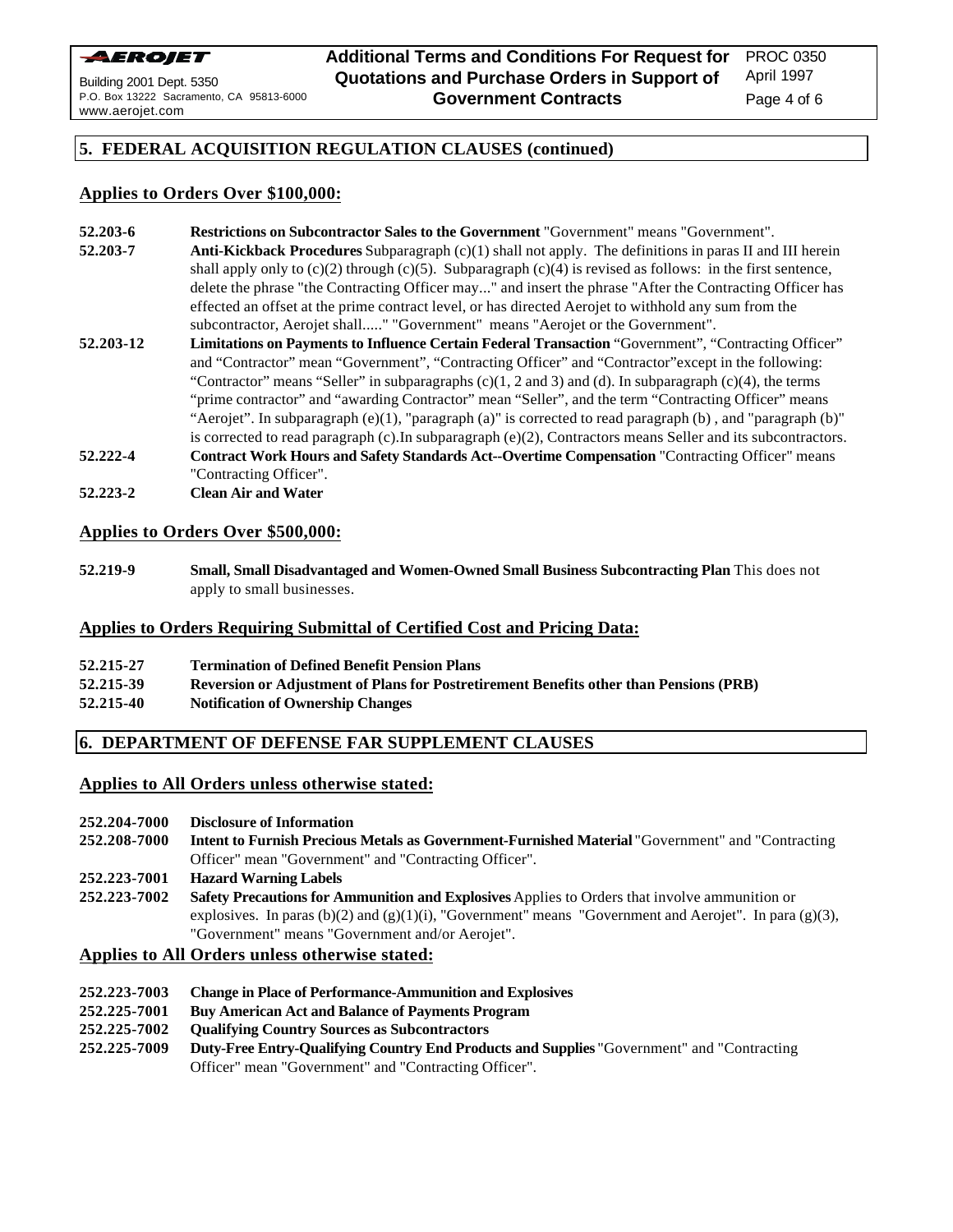

April 1997

Page 5 of 6

#### **6. DEPARTMENT OF DEFENSE FAR SUPPLEMENT CLAUSES (continued)**

#### **Applies to All Orders unless otherwise stated:**

- **252.225-7010 Duty-Free Entry—Additional Provisions** Applies to Orders that require import of one of the following into the customs territory of the U.S. (1) supplies identified in the Order as supplies to be accorded dutyfree entry; or (2) other foreign supplies in excess of \$10,000. The information required by paras (c)(1), (c)(2) and (c)(3), and the address and Activity Address Number of the Contracting Officer administering the prime contract, can be obtained from the buyer. "Contracting Officer" means "Contracting Officer".
- **252.225-7012 Preference for Certain Domestic Commodities**
- **252.225-7014 Preference for Domestic Specialty Metals and Alternate I**. "Government" means "Government".
- **252.225-7015 Preference for Domestic Hand or Measuring Tools**
- **252.225-7016 Restriction on Acquisition of Ball and Roller Bearings**
- **252.225-7017 Preference for United States and Canadian Valves and Machine Tools**
- **252.225-7022 Restriction on Acquisition of Polyacrylonitrile (PAN) Based Carbon Fiber** Applies if the end product furnished under this Order contains PAN fibers.
- **252.225-7025 Foreign Source Restrictions** Applies to Orders thatinvolves restricted forging items.
- **252.225-7027 Limitation on Sales Commissions and Fees**
- **252.228-7005 Accident Reporting and Investigation Involving Aircraft, Missiles, and Space Launch Vehicles** Paragraph (b) is replaced with the following: "If Buyer's Customer conducts an investigation of any accident involving an aircraft, missile, or space launch vehicle being manufactured, modified, repaired or overhauled under, or in connection with, Buyer's prime contract or subcontract, Seller shall cooperate with, and provide assistance to, Buyer and Buyer's Customer until said investigation is completed.
- **252.235-7003 Frequency Authorization** Applies to Orders that call for developing, producing, testing, or operating a device for which a radio frequency authorization is required**.**

#### **252.236-7000 Modification Proposals-Price Breakdown**

- **252.243-7001 Pricing of Contract Modifications**
- **252.246-7001 Warranty of Data (Dec 1991)** Government" means "Government", and "Contracting Officer" means "Contracting Officer and/or Aerojet". In par. (b) the phrase "(as identified in DD Form 1423, Contract Data Requirements List)" shall not apply.
- **252.247-7024 Notification of Transportation of Supplies by Sea**

#### **Applies to Orders Over \$50,000:**

**252.203-7001 Special Prohibition on Employment** Applies to first-tier subcontracts only. Para (g) shall not apply. "Government" means "Government and /or Aerojet". "Contractor" and "Contract" mean "Contractor" and "Contract" .

#### **252.209-7000 Acquisitions From Defense Contractors Subject to On-Site Inspection Under the Intermediate-Range Nuclear Forces (INF) Treaty**

**252.247-7023 Transportation of Supplies by Sea** "Contracting Officer" means "Contracting Officer".

#### **7. NATIONAL AERONAUTICS AND SPACE ADMINISTRATION FAR SUPPLEMENT CLAUSES**

#### **Applies to Orders Over \$100,000:**

- **252.225-7026 Reporting of Contract Performance Outside the United States**
- **252.231-7000 Supplemental Cost Principles**

#### **Applies to Orders Over \$500,000:**

- **252.249-7001 Notification of Substantial Impact on Employment**
- **252.249-7002 Notification of Proposed Program Termination or Reduction**
- **252.219-7003 Small, Small Disadvantaged and Women-Owned Business Subcontracting Plan (DoD Contracts)**